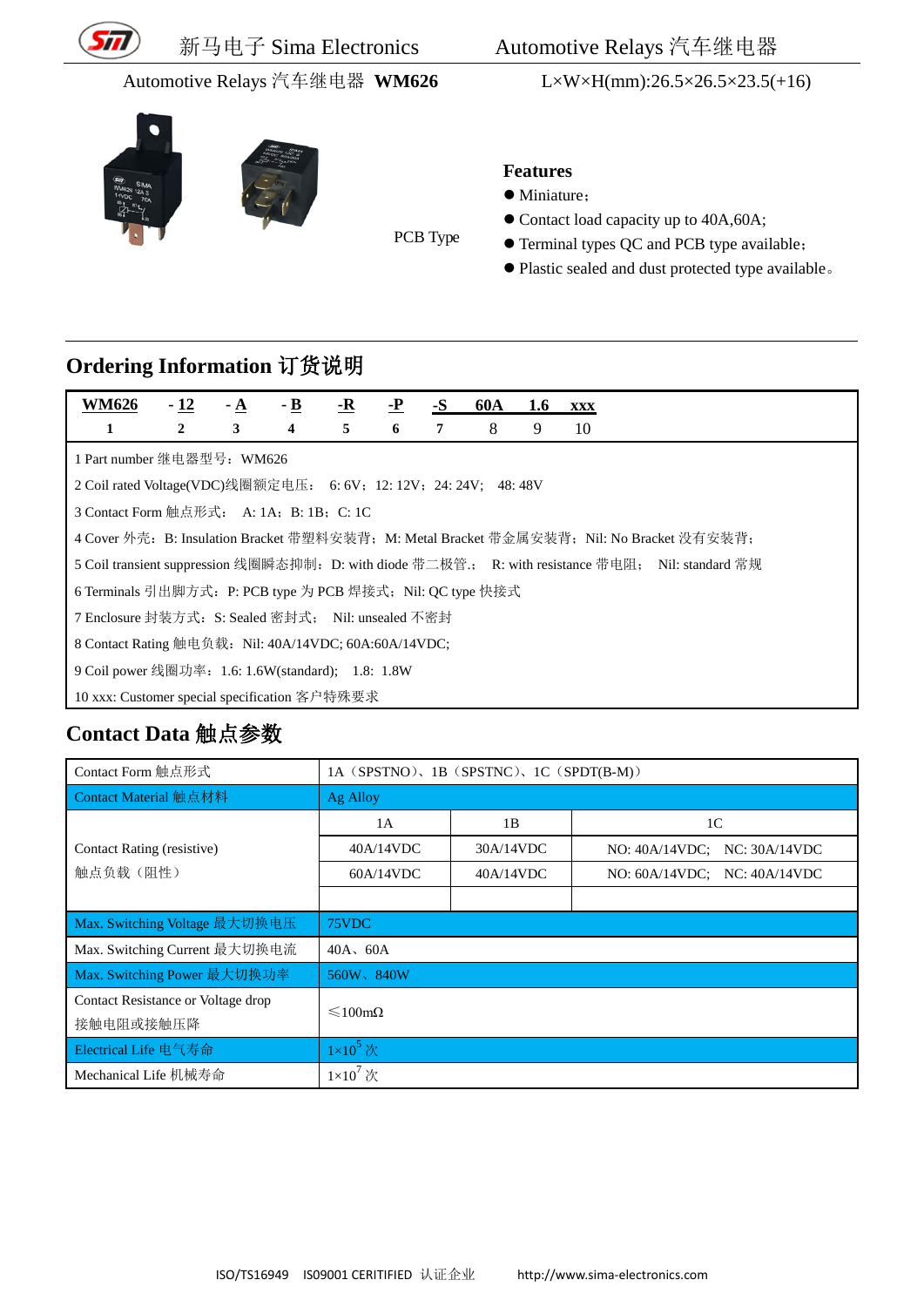

## **Coil Parameter** 线圈参数

| Dash<br>numbers | Coil voltage<br>线圈电压(VDC) |            | Coil resistance<br>线圈电阻<br>$\Omega \pm 10\%$ |                    | Pickup voltage<br>VDC(Max.) | Release voltage<br>VDC(Min.) | Operate Time | Release<br>Time |
|-----------------|---------------------------|------------|----------------------------------------------|--------------------|-----------------------------|------------------------------|--------------|-----------------|
| 规格              | Rated<br>额定               | Max.<br>最大 | Coil power<br>1.6W                           | Coil power<br>1.8W | 最大起动电压                      | 最小释放电压                       | 起动时间         | 释放时间            |
| 6V              | 6V                        | 7.8V       | 22.5                                         | 20                 | 3.9V                        | 0.6V                         |              |                 |
| 12V             | 12V                       | 15.6V      | 90                                           | 80                 | 7.8V                        | 1.2V                         | $\leq 10$ ms | $\leq 7$ ms     |
| 24V             | 24V                       | 31.2V      | 360                                          | 320                | 15.6V                       | 2.4V                         |              |                 |
| 48V             | 48V                       | 62.4V      | 1440                                         | 1280               | 31.2V                       | 4.8V                         |              |                 |

#### **Operation condition** 工作条件

| Insulation Resistance 绝缘电阻                     |                                  | $100\text{M}\Omega$ Min. (at 500VDC)               |  |  |
|------------------------------------------------|----------------------------------|----------------------------------------------------|--|--|
| <b>Between Contacts</b><br>Dielectric Strength |                                  | $50Hz$ 500VAC / 1 minute                           |  |  |
| 介质耐压                                           | <b>Between Coil and Contacts</b> | 50Hz 750VAC / 1 minute                             |  |  |
| Shock resistance                               | 抗冲击                              | $294 \text{m/s}^2$                                 |  |  |
| Vibration resistance 抗震                        |                                  | $10 \sim 55$ Hz double amplitude 3.0mm             |  |  |
| Terminals strength 引出端强度                       |                                  | 100N                                               |  |  |
| Solderability 可焊性                              |                                  | $250^{\circ}$ C $\pm 3^{\circ}$ C<br>$5 \pm 0.5$ s |  |  |
| Ambient Temperature 环境温度                       |                                  | $-40^{\circ}$ C ~ $+85^{\circ}$ C                  |  |  |
| Relative Humidity 相对湿度                         |                                  | 85% (at $40^{\circ}$ C)                            |  |  |
| Weight 重量(Approx.)                             |                                  | 30g                                                |  |  |

## **Layout (Bottom views, Unit: mm)**外形尺寸、接线图(底视图)



ISO/TS16949 IS09001 CERITIFIED 认证企业 http://www.sima-electronics.com